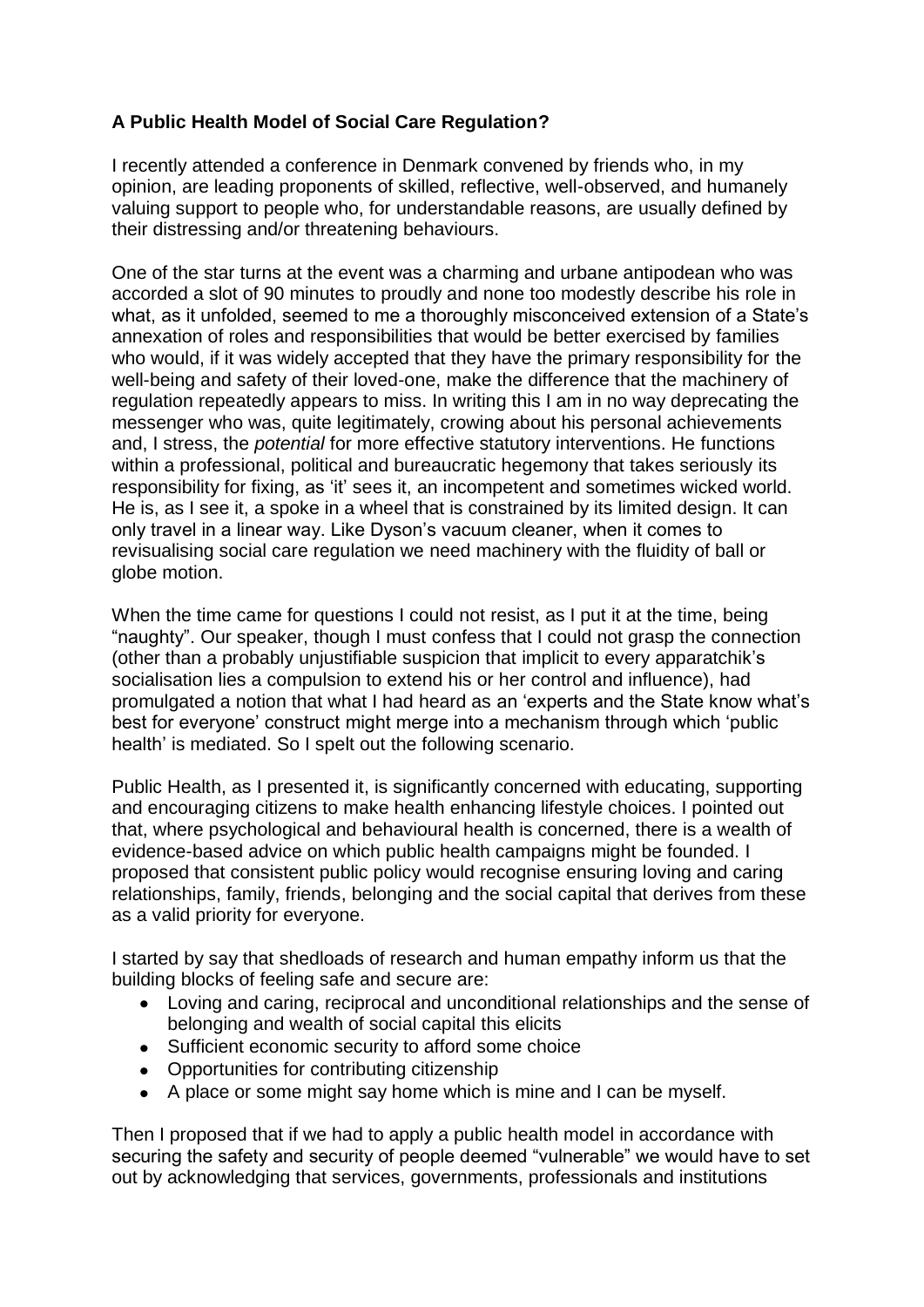don't enjoy a great track record in securing these outcomes. We would have to recognise that families and friendship networks are the most successful deliverers of these outcomes.

Therefore, given that Public Health initiatives are primarily concerned with encouraging citizens to adopt life affirming behaviours, it would be logical and truly professional:

- to launch campaigns that discourage indiscriminate outsourcing of caring  $\bullet$ responsibilities to "experts" and paid strangers,
- to reinforce the crucial role of families, friends and communities in the lives of  $\bullet$ "vulnerable" people – as advocates as well as carers and friends – and stressing that "vulnerable" is often a synonym for lonely, neglected and isolated,
- and exposing the limitations as well as the talents to be associated with specialisms and services.

I'm sure that our speaker was as nonplussed as he appeared. To his credit he neither mocked nor expressed sadness over my deviance but it was clear that, within the bounds of his very concrete grasp upon reality, I had commended making soup with stones.



Bob in full flow...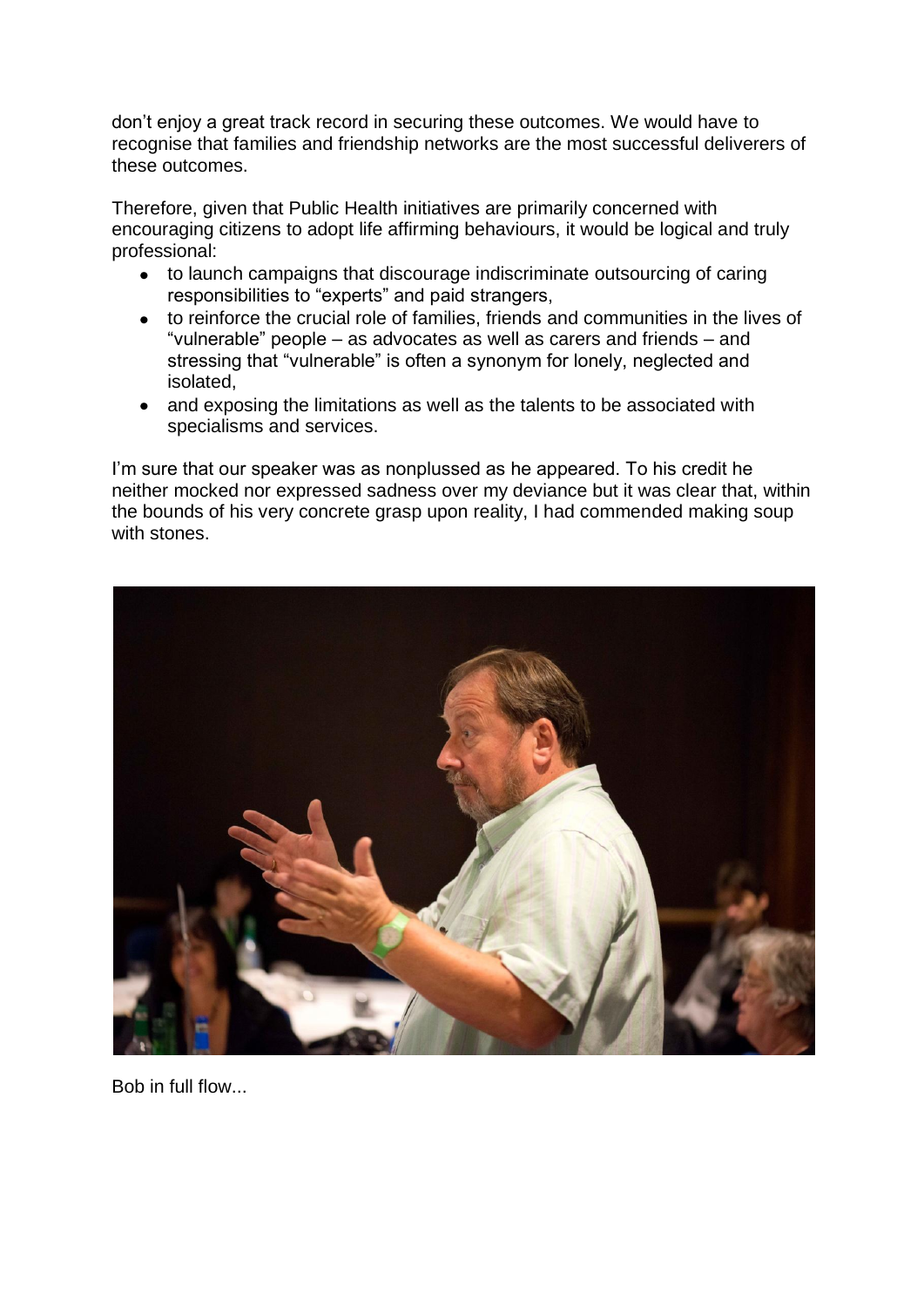Cormac Russell tells this story which, I'd hazard, is traditional:

A refugee in a hot and dusty country is dependent upon the hospitality of communities he passes through as he seeks his dispersed family, a new place to settle down and some means of earning a living. He arrives this day in a village that has been ravaged by drought. The hospitality for which the people of the area are celebrated has been replaced by closed doors, threatened and threatening looks, and the revival of ancient vendettas. There will be no sustenance to be had here this day.

The traveller collects wood and grasses and builds a fire. From his pack he produces a pot, adds water from the well, and sets the pot upon the fire. In just a few minutes he has a curious audience who gawp in astonishment when he searches around and returns with three large smooth pebbles and drops them carefully into the boiling water. "What are you cooking", they ask. "Beautiful stone soup", our traveller replies. "But you can't make soup with stones", they exclaim. "Little do you know", he teases, "but you need not take my word for it. There will be plenty for us all. It would be all the better for a little salt but I have none."

A woman disappeared and in a jiffy returned with a pinch of salt and the traveller thanked her with a hug. "It's a shame I've had to make this without onions", he murmured, "but it will still be very nourishing". Someone else hustled away and in a moment returned with onions that people skinned, sliced and added to the pot. By now there was a lot of to-ing and fro-ing as it seemed that everyone felt the urge to add their small contribution to the pot. Root vegetables, dried pulses, fresh leaves, herbs and spices, potatoes, and even a little dried meat were stirred into the brew and, less than an hour later, the people of the village ate and celebrated together, and agreed that stone soup was indeed as beautiful as the traveller had promised.

It seems to me that the State, by erroneously asserting its competence to keep citizens safe (and especially those made most vulnerable by its incompetence), actively gets in the way of the competent, that is those who are bound by the ties that bind, from asserting and acting forcefully on their primary responsibility to assure the best interests of their loved ones. In my view every healthy and sustainable society is underpinned by the expectation that we all have a part to play as loving advocates and caring contributors who add value to each others' lives. The aping of consumer culture by public services has seriously undermined this ethic as the glue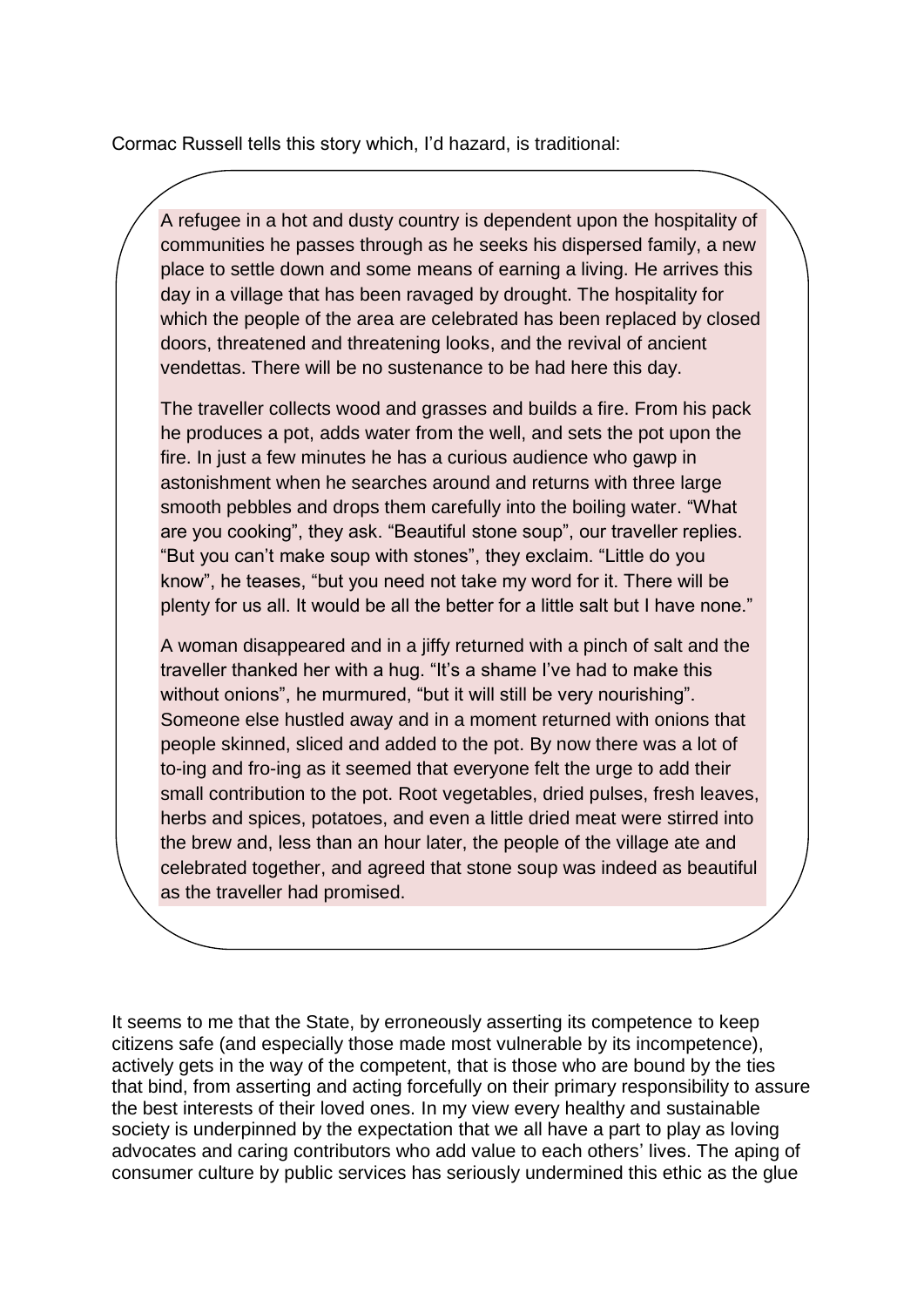that secures interdependence has been degraded by so many other antisocial solvents.

In my model the State has a raft of vital supplementary, complementary and supportive roles – the first being to ensure that those people made vulnerable by exclusion, lovelessness, and loneliness have these most fundamental issues remedied.

In my unfolding regulatory framework the logistical challenge is to deliver a sustainable, credible and comprehendible system that screams out that supported people and those they look to for natural advocacy constitute the power, the 'parliament' of the system, with the machinery of State as their servant. Families and friends will be clear that they not only enjoy the right but also the responsibility to participate in the monitoring and evaluation of the services used by their loved ones. The State's responsibility will be to organise and support the exercising of these responsibilities and to act as enforcer when asked to by local citizen panels that believe that more than negotiated agreements are required. Officers will undertake investigations, performance improvement activities, and the prosecution/ decommissioning of services in support of caring advocates – with clear accountability to panels of engaged carers. They will also participate in and commission "Catching People Getting It Right" evaluation and enhancement teams of proven and experienced carers and practitioners that will support providers who are committed to improvement.

I have no compunction in highlighting public institutions' astounding competence when it comes to complicating, compromising, bureaucratizing, redefining and eventually scuppering progressive and democratizing initiatives. Institutions accrue power like a Prader Willy compulsive and suffer terribly when constrained to desist. If the fundamental objectives of such a policy change are to be realised, an almost unprecedented emphasis on principled political, strategic, principled, and tenacious leadership will be required and, crucially, a determination to achieve these ends iteratively will be essential. Moves to cross all the t's must be determinedly resisted. Relationships and reciprocity are the language of community, of citizens. Institutions will need to shelve their contractual language if they are to be able to communicate with and truly serve their citizens.

The significant optimism that I attach to the practicality of my proposals derives in part from the housing world. Leasehold Residents Associations in association with principled and ambitious site services agencies are daily demonstrating how communicating and reciprocating residents and tenants can both improve their own lives and those of communities around them. A simple conversation leading to a decision to employ a resident caretaker in place of disconnected external contractors has massively improved the physical environment and the sociability in our West Wales development, and our relationship with our service organisation.

I haven't mentioned what drove me to record these thoughts. Our expert speaker told us that he was travelling on to meet with the Department of Health in the UK. Experience tells us that our institutions are often magnetically attracted to exotic ideas in equal measure to their resistance to many locally evolved proposals. I don't